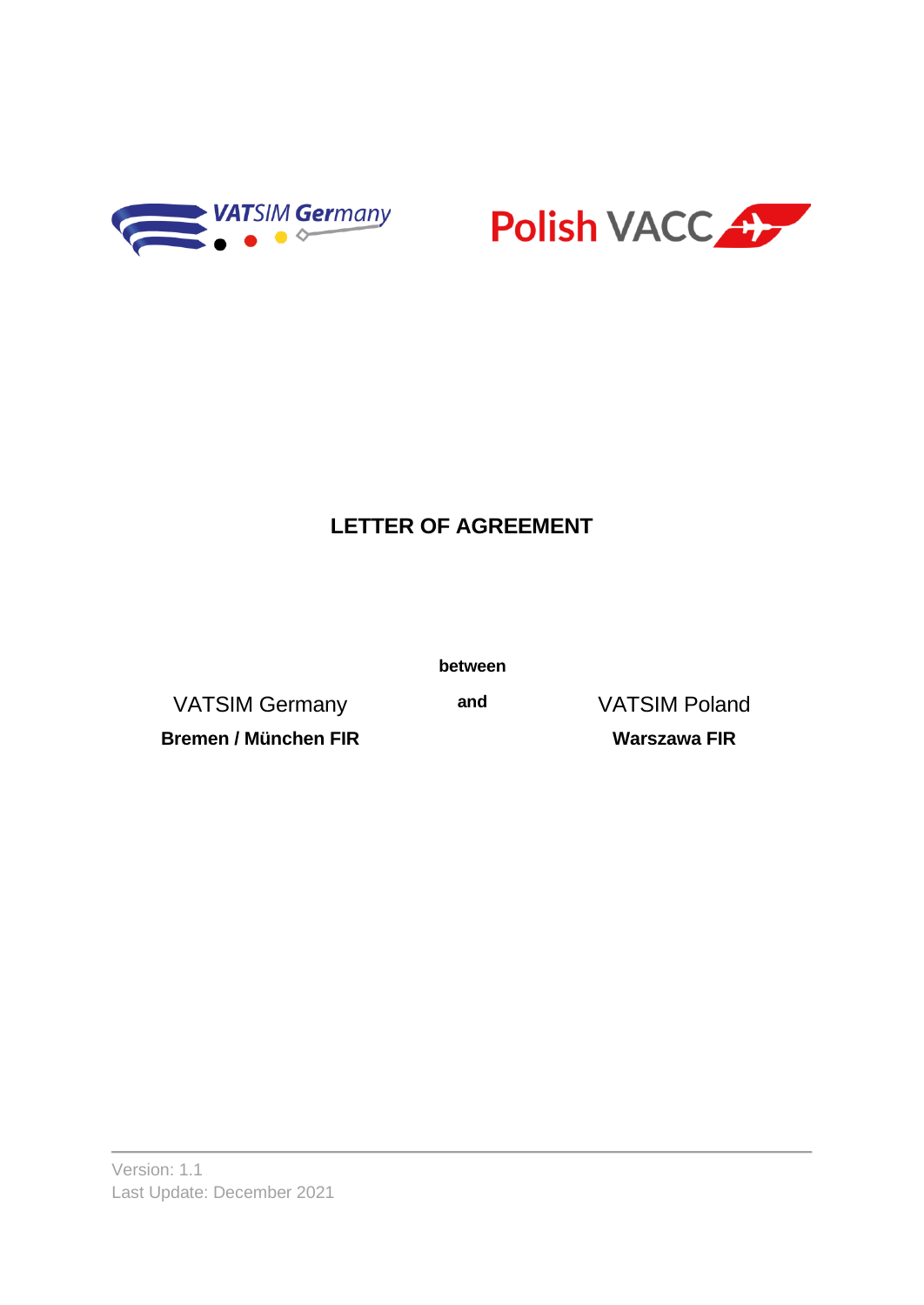### Content

| 1. |        |  |  |
|----|--------|--|--|
|    | 1.1.   |  |  |
|    | 1.2.   |  |  |
|    | 1.3.   |  |  |
| 2. |        |  |  |
|    | 2.1.   |  |  |
|    | 2.1.1. |  |  |
|    |        |  |  |
|    | 2.1.3. |  |  |
|    | 2.2.   |  |  |
|    | 2.2.1. |  |  |
|    | 2.2.2. |  |  |
|    | 2.2.3. |  |  |
|    |        |  |  |
|    | 2.3.1. |  |  |
|    | 2.3.1. |  |  |
|    | 2.3.3. |  |  |
| 3. |        |  |  |
|    | 3.1.   |  |  |
|    | 3.2.   |  |  |
|    | 3.3.   |  |  |
|    | 3.4.   |  |  |
|    | 3.5.   |  |  |
|    | 3.6.   |  |  |
|    | 3.7.   |  |  |
|    | 3.8.   |  |  |
|    | 3.9.   |  |  |
| 4. |        |  |  |
|    | 4.1.   |  |  |
|    | 4.2.   |  |  |
|    | 4.3.   |  |  |
|    | 4.4.   |  |  |
|    | 4.4.   |  |  |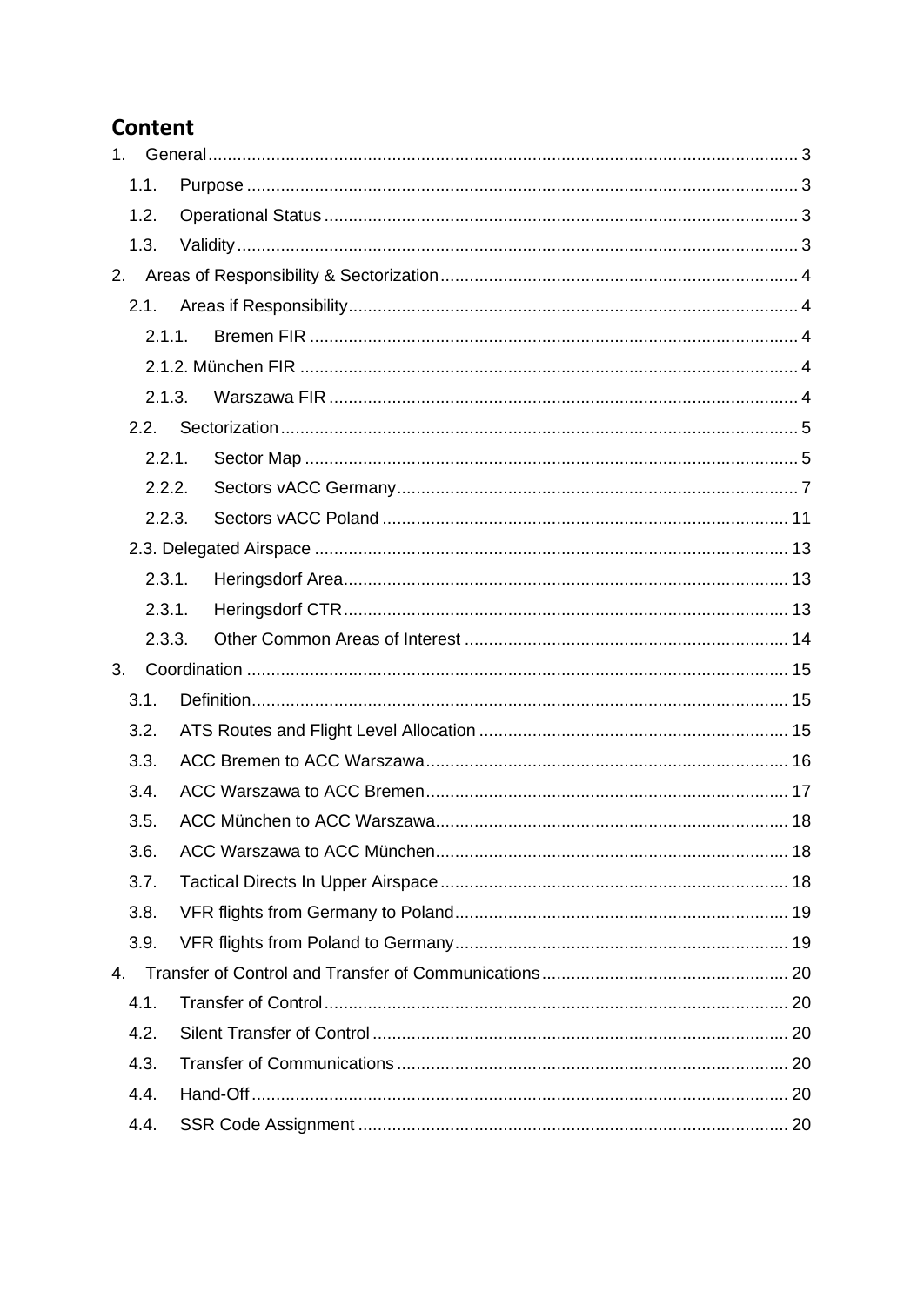# <span id="page-2-0"></span>1. General

### <span id="page-2-1"></span>1.1. Purpose

The purpose of this Letter of Agreement is to define the coordination procedures to be applied between Bremen/München FIR and Warszawa FIR when providing ATS to air traffic (IFR/VFR) on the VATSIM network.

All information and procedures described in this Letter of Agreement shall not be used for real-world purposes.

# <span id="page-2-2"></span>1.2. Operational Status

All operational significant information and procedures contained in this Letter of Agreement shall be distributed to all concerned controllers by appropriate means. This Letter of Agreement itself constitutes public information.

### <span id="page-2-3"></span>1.3. Validity

This Letter of Agreement becomes effective on Nov 4th, 2021 (AIRAC2111).

vACC Germany vacces and the value of the value of the value of the value of the value of the value of the value of the value of the value of the value of the value of the value of the value of the value of the value of the

Pascal Seeler **Krystian Zawadzki** RG Berlin, Chief Warszawa FIR, Director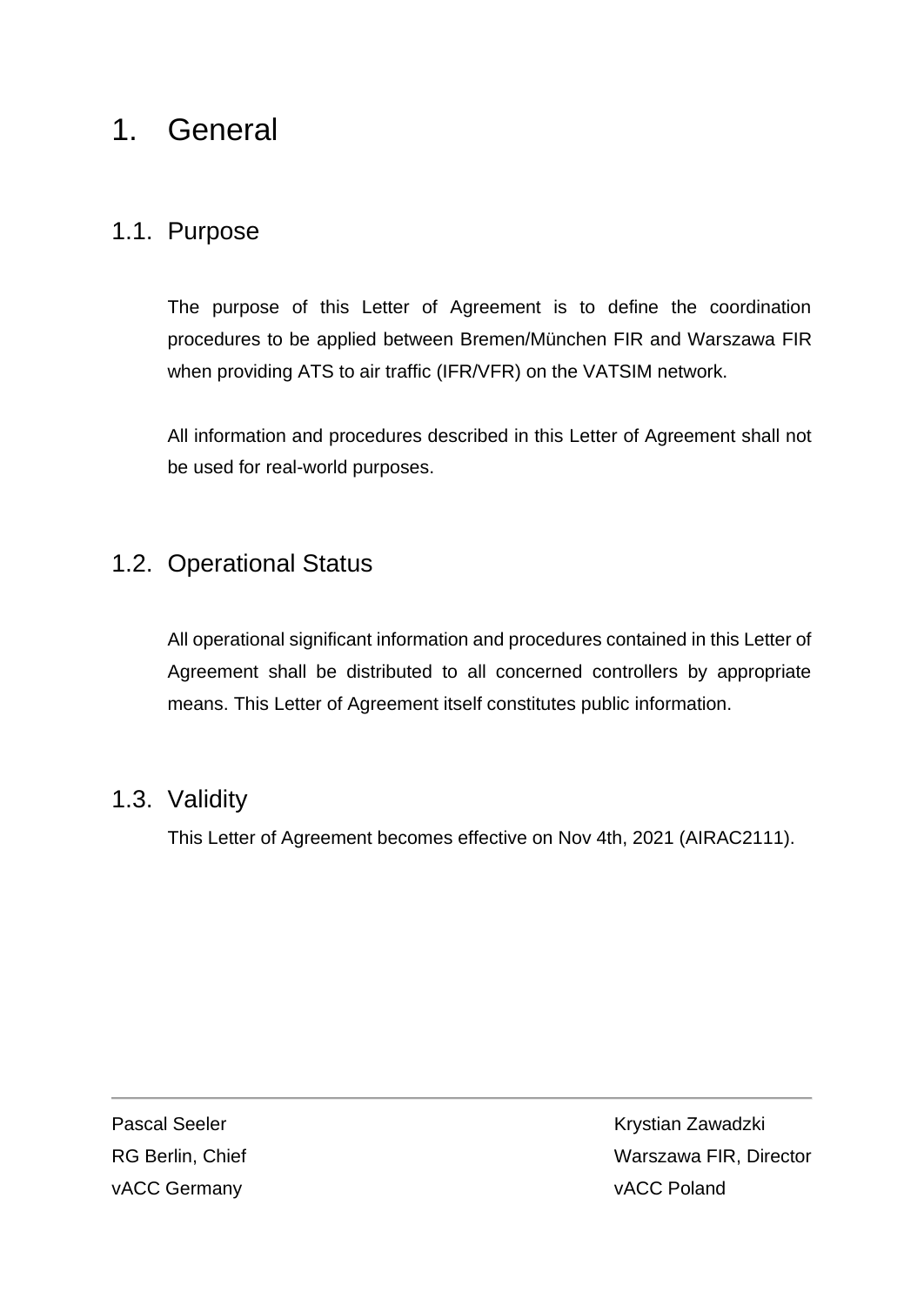# <span id="page-3-0"></span>2. Areas of Responsibility & Sectorization

# <span id="page-3-1"></span>2.1. Areas if Responsibility

The lateral and vertical limits of the respective areas of responsibility are as follows:

#### <span id="page-3-2"></span>2.1.1.Bremen FIR

Lateral limits: Bremen FIR as described in AIP Germany Vertical limits: GND – FL660

#### <span id="page-3-3"></span>2.1.2. München FIR

Lateral limits: München FIR as described in AIP Germany Vertical limits: GND – FL660

#### <span id="page-3-4"></span>2.1.3.Warszawa FIR

Lateral limits: Warszawa FIR as described in AIP Poland Vertical limits: GND – FL660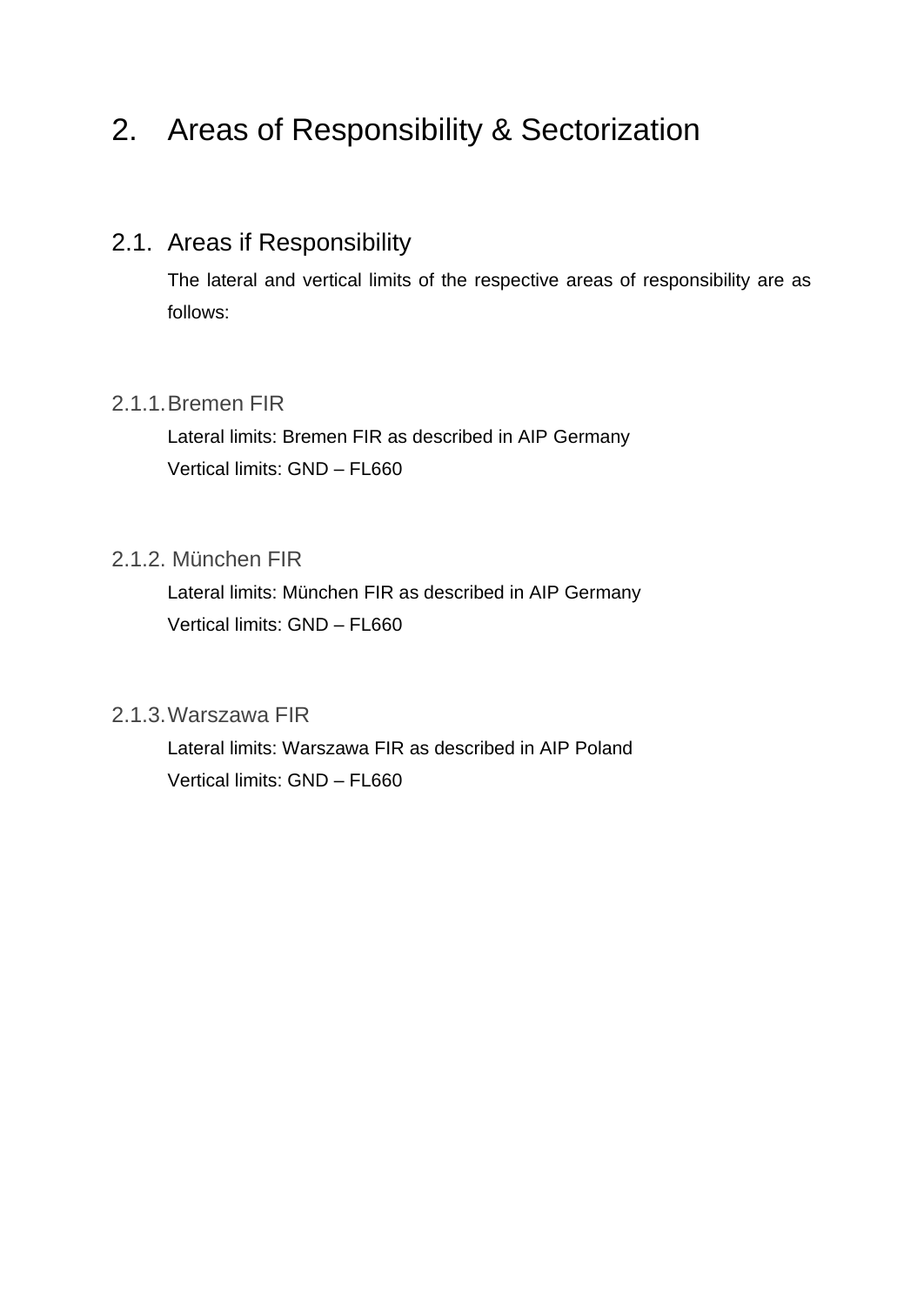## <span id="page-4-0"></span>2.2. Sectorization

<span id="page-4-1"></span>2.2.1.Sector Map

- **Black:** Upper-Level Sector
- **Red:** Lower Level Sector
- **Green:** Approach/Departure Sector

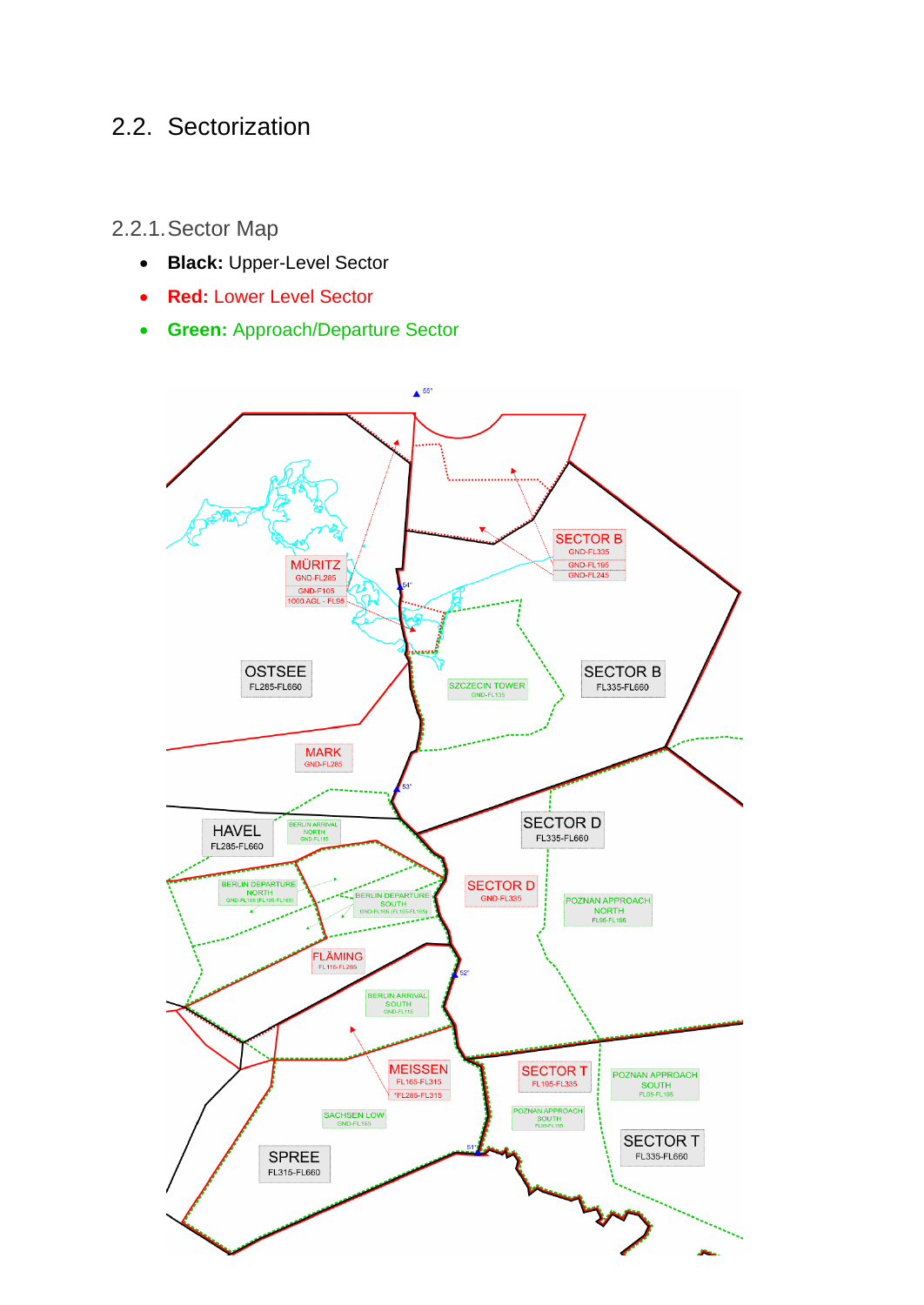

\* Eurocontrol covers sectors above FL245 only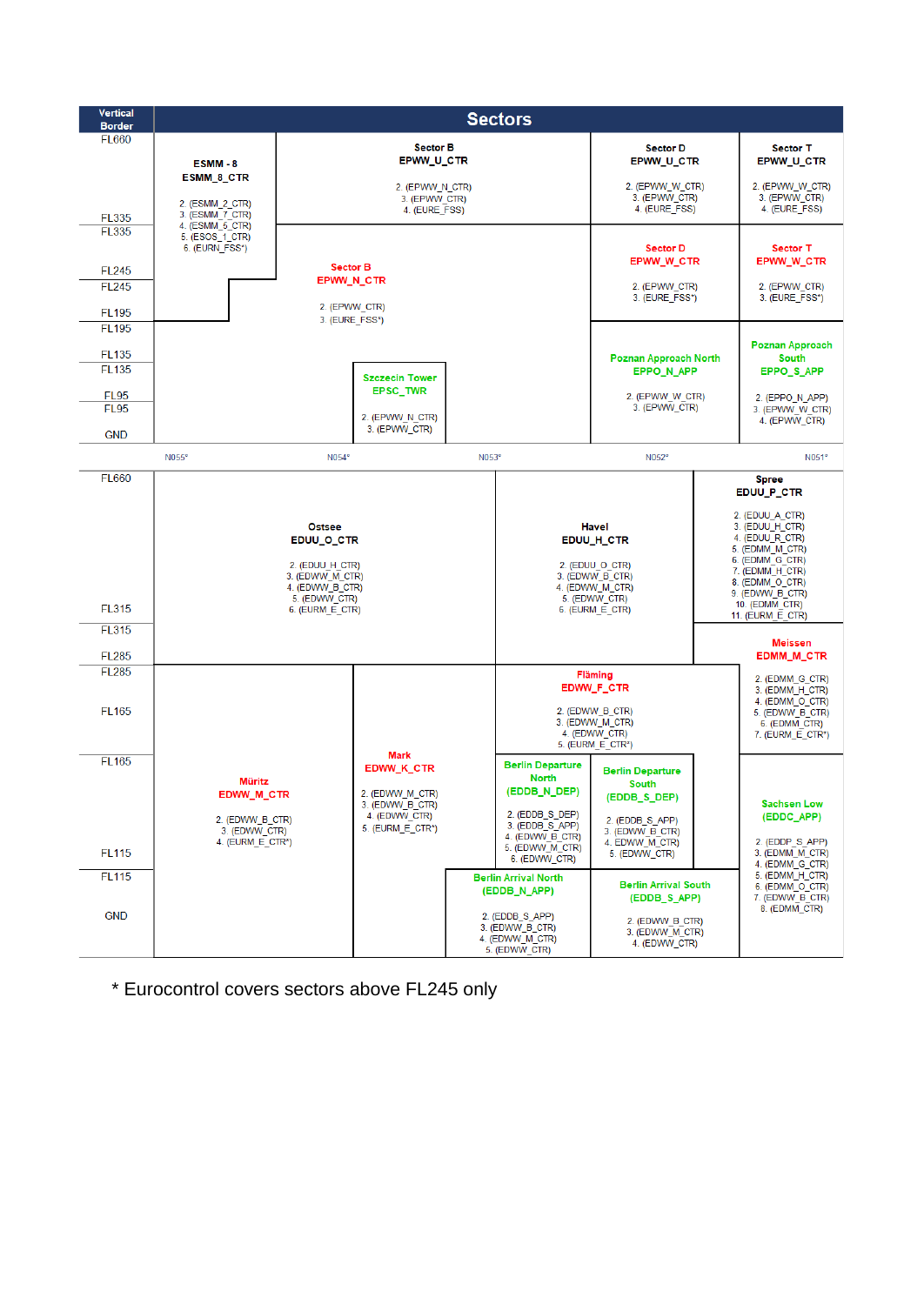#### <span id="page-6-0"></span>2.2.2.Sectors vACC Germany

#### 2.2.2.1 Bremen FIR (EDWW)

Sector Berlin Arrival North (DBAN):

Vertical limits: GND-FL115

Below DBDN: GND-FL105 (depending on runway in EDDB) Responsible ATS unit (in order of precedence)

- 1. EDDB N APP (Bremen Radar) 119.620
- 2. EDDB\_S\_APP (Bremen Radar) 126.420
- 3. EDWW B CTR<sup>\*</sup> (Bremen Radar) 123.220
- 4. EDWW\_M\_CTR (Bremen Radar) 124.170
- 5. EDWW\_CTR (Bremen Radar) 133.720

(\*) Sector "Börde" (BOR)

#### Sector Berlin Arrival South (DBAS):

Vertical limits: GND-FL115

Below DBDS: GND-FL105 (depending on runway in EDDB) Responsible ATS unit (in order of precedence)

| 1. EDDB S APP              | (Bremen Radar) | 126.420 |
|----------------------------|----------------|---------|
| 2. EDWW B CTR <sup>*</sup> | (Bremen Radar) | 123,220 |

- 3. EDWW\_M\_CTR (Bremen Radar) 124.170
- 4. EDWW\_CTR (Bremen Radar) 133.720
	- (\*) Sector "Börde" (BOR)

#### Sector Berlin Departure North (DBDN):

Vertical limits: GND-FL165 (depending on runway in EDDB)

Above DBAN: FL105-FL165 (depending on runway in EDDB)

Responsible ATS unit (in order of precedence)

| 1. EDDB N DEP | (Bremen Radar) | 134.420 |
|---------------|----------------|---------|
| 2. EDDB S DEP | (Bremen Radar) | 120.620 |

- 3. EDDB S APP (Bremen Radar) 126.420
- 4. EDWW B CTR<sup>\*</sup> (Bremen Radar) 123.220
- 5. EDWW\_M\_CTR (Bremen Radar) 124.170
- 6. EDWW\_CTR (Bremen Radar) 133.720
	- (\*) Sector "Börde" (BOR)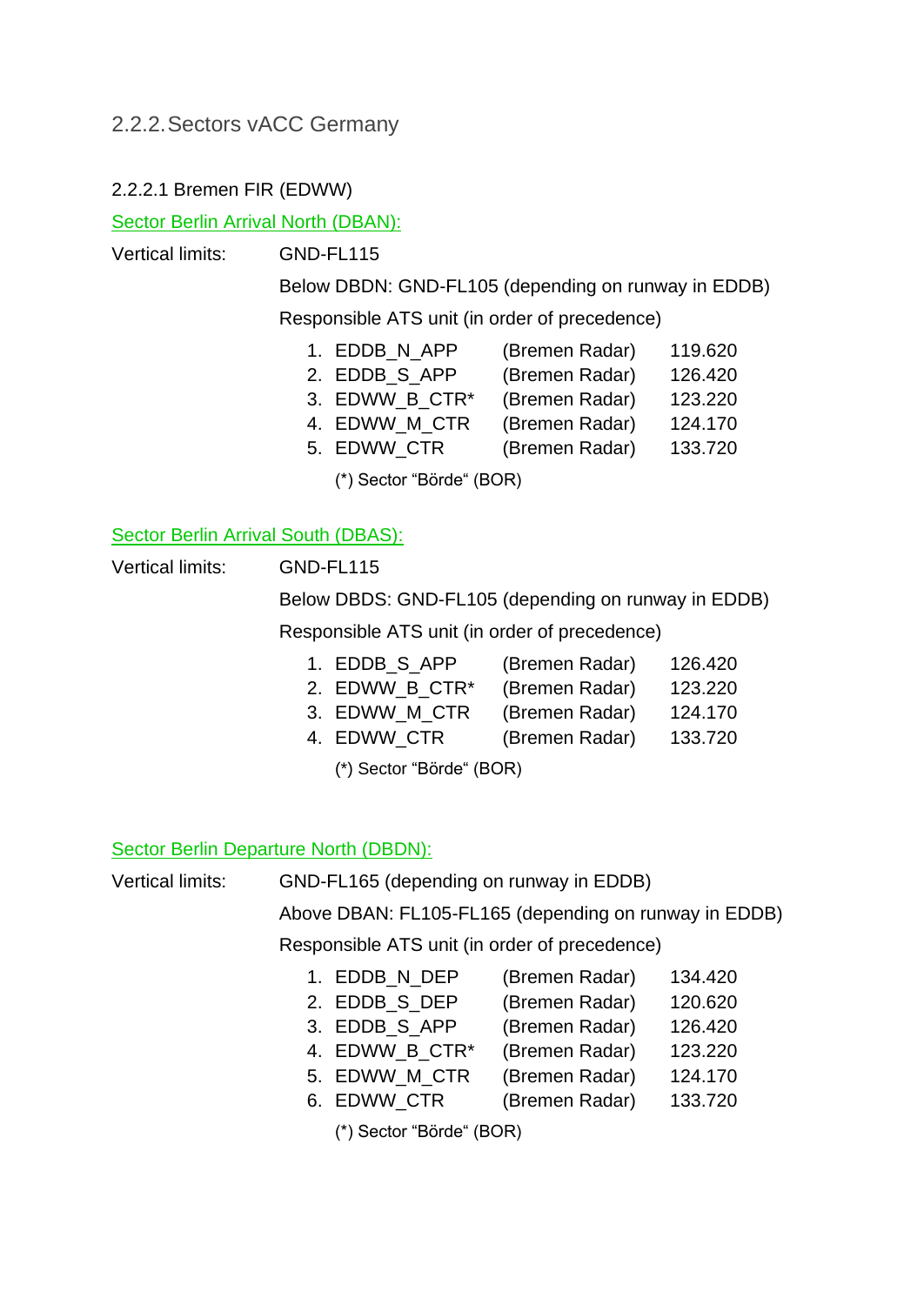#### Sector Berlin Departure South (DBDS):

| Vertical limits: | GND-FL165 (depending on runway in EDDB)               |                |         |  |  |
|------------------|-------------------------------------------------------|----------------|---------|--|--|
|                  | Above DBAS: FL105-FL165 (depending on runway in EDDB) |                |         |  |  |
|                  | 1. EDDB S DEP                                         | (Bremen Radar) | 120.620 |  |  |
|                  | 2. EDDB S APP                                         | (Bremen Radar) | 126.420 |  |  |
|                  | 3 EDIMAN R CTD*                                       | (Bromon Dodor) | 123.220 |  |  |

3. EDWW\_B\_CTR\* (Bremen Radar) 123.220 4. EDWW M CTR (Bremen Radar) 124.170

EDWW\_CTR (Bremen Radar) 133.720

(\*) Sector "Börde" (BOR)

#### Sector Müritz (MRZ):

Vertical limits: GND-FL285

Responsible ATS unit (in order of precedence)

- 1. EDWW M CTR (Bremen Radar) 124.170
- 2. EDWW B CTR<sup>\*</sup> (Bremen Radar) 123.220
- 3. EDWW\_CTR (Bremen Radar) 133.720

(\*) Sector "Börde" (BOR)

#### Sector Mark (MAR):

Vertical limits: GND-FL285

Above DBAN: FL115-FL285

Responsible ATS unit (in order of precedence)

- 1. EDWW K CTR (Bremen Radar) 136.050
- 2. EDWW M CTR (Bremen Radar) 124.170
- 3. EDWW B CTR<sup>\*</sup> (Bremen Radar) 123.220
- 4. EDWW\_CTR (Bremen Radar) 133.720

(\*) Sector "Börde" (BOR)

#### Sector Fläming (FLG):

Vertical limits: FL115-FL285

#### Above DBDN/DBDS: FL165-FL285

#### Responsible ATS unit (in order of precedence)

- 1. EDWW\_F\_CTR (Bremen Radar) 136.450
- 2. EDWW\_B\_CTR\* (Bremen Radar) 123.220
- 3. EDWW\_M\_CTR (Bremen Radar) 124.170
- 4. EDWW\_CTR (Bremen Radar) 133.720
	- (\*) Sector "Börde" (BOR)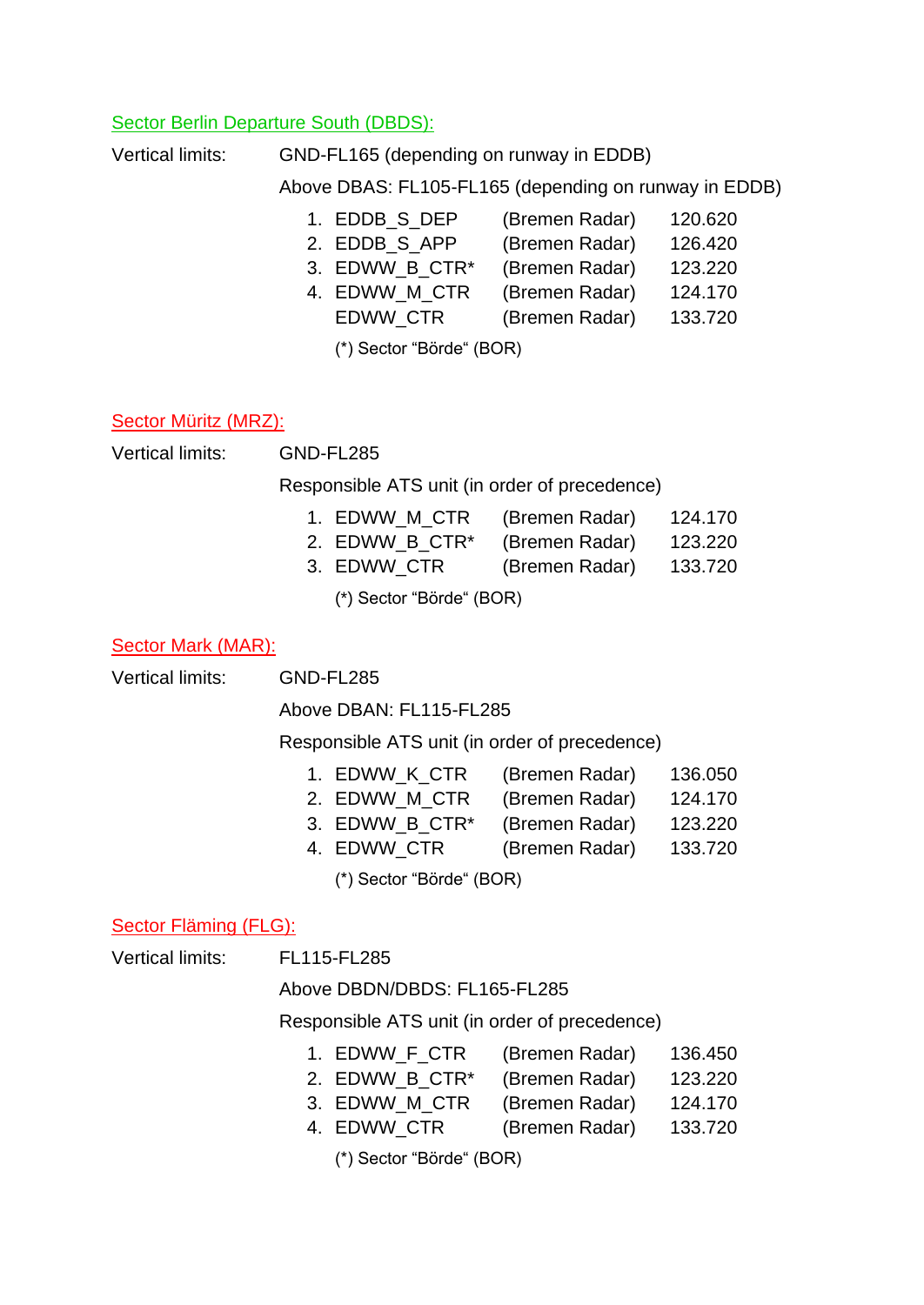#### 2.2.2.2 München FIR (EDMM)

#### Sector Sachsen Low (SASL):

Vertical limits: GND-FL165

#### Responsible ATS unit (in order of precedence)

| 1. EDDC_APP                      | (München Radar) | 125.870 |
|----------------------------------|-----------------|---------|
| 2. EDDP_S_APP*                   | (München Radar) | 126.170 |
| 3. EDMM_M_CTR                    | (München Radar) | 124.950 |
| 4. EDMM_G_CTR**                  | (München Radar) | 133.220 |
| 5. EDMM_H_CTR***                 | (München Radar) | 118.225 |
| 6. EDMM_O_CTR****                | (München Radar) | 133.575 |
| 7. EDWW_B_CTR*****(Bremen Radar) |                 | 123.220 |

- 8. EDMM\_CTR (München Radar) 124.050
	- (\*) Sector "Thüringen Low Süd" (TRLS)
	- (\*\*) Sector "Gera" (GER)
	- (\*\*\*) Sector "Halle" (HAL)
	- (\*\*\*\*) Sector "Hof" (HOF)
	- (\*\*\*\*\*) Sector "Börde" (BOR)

#### Sector Meissen (MEI):

Vertical limits: FL165-FL315

Above FLG: FL285-FL315

Responsible ATS unit (in order of precedence)

| 1. EDMM M CTR | (München Radar) | 124.950 |
|---------------|-----------------|---------|
| 2. EDMM G CTR | (München Radar) | 133.220 |
| 3. EDMM H CTR | (München Radar) | 118.225 |
| 4. EDMM O CTR | (München Radar) | 133.575 |
| 5. EDWW B CTR | (Bremen Radar)  | 123.220 |
| 6. EDMM_CTR   | (München Radar) | 124.050 |

#### 2.2.2.3 Rhein UIR (EDUU)

#### Sector Ostsee (OSE):

Vertical limits: FL285-FL660

Responsible ATS unit (in order of precedence)

- 1. EDUU\_O\_CTR (Rhein Radar) 133.020
- 2. EDUU H CTR (Rhein Radar) 133.750
- 3. EDUU\_P\_CTR (Rhein Radar) 128.070
- 4. EDWW\_M\_CTR (Bremen Radar) 124.170
- 5. EDWW\_B\_CTR (Bremen Radar) 123.220
- 6. EDWW\_CTR (Bremen Radar) 133.720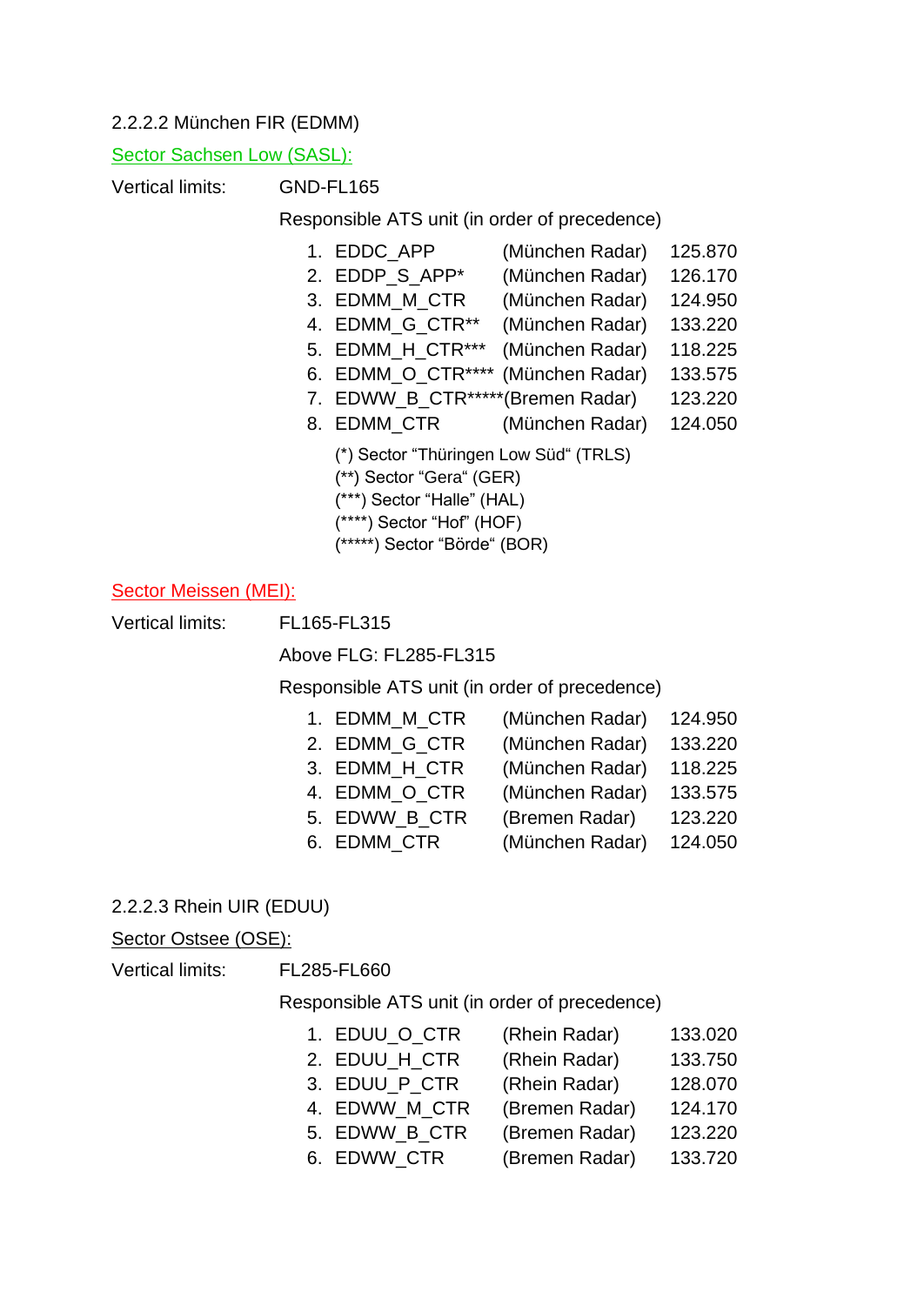#### Sector Havel (HVL):

Vertical limits: FL285-FL660

Responsible ATS unit (in order of precedence)

| 1. EDUU_H_CTR | (Rhein Radar)  | 133.750 |
|---------------|----------------|---------|
| 2. EDUU O CTR | (Rhein Radar)  | 133.020 |
| 3. EDUU P CTR | (Rhein Radar)  | 128.070 |
| 4. EDWW_M_CTR | (Bremen Radar) | 124.170 |
| 5. EDWW_B_CTR | (Bremen Radar) | 123.220 |
| 6. EDWW CTR   | (Bremen Radar) | 133.720 |

#### Sector Spree (SPE):

Vertical limits: FL315-FL660

Responsible ATS unit (in order of precedence)

| 1. EDUU P CTR            | (Rhein Radar)   | 128.070 |
|--------------------------|-----------------|---------|
| 2. EDUU_A_CTR*           | (Rhein Radar)   | 122.620 |
| 3. EDUU H CTR            | (Rhein Radar)   | 133.750 |
| 4. EDUU R CTR**          | (Rhein Radar)   | 136.400 |
| 5. EDMM_M_CTR            | (München Radar) | 124.950 |
| 6. EDMM G CTR            | (München Radar) | 133.220 |
| 7. EDMM_H_CTR            | (München Radar) | 118.225 |
| 8. EDMM O CTR            | (München Radar) | 131.575 |
| 9. EDWW_B_CTR            | (Bremen Radar)  | 123.220 |
| 10. EDMM CTR             | (München Radar) | 124.050 |
| (*) Sector "Saale" (SAL) |                 |         |

(\*\*) Sector "Erlangen" (ERL)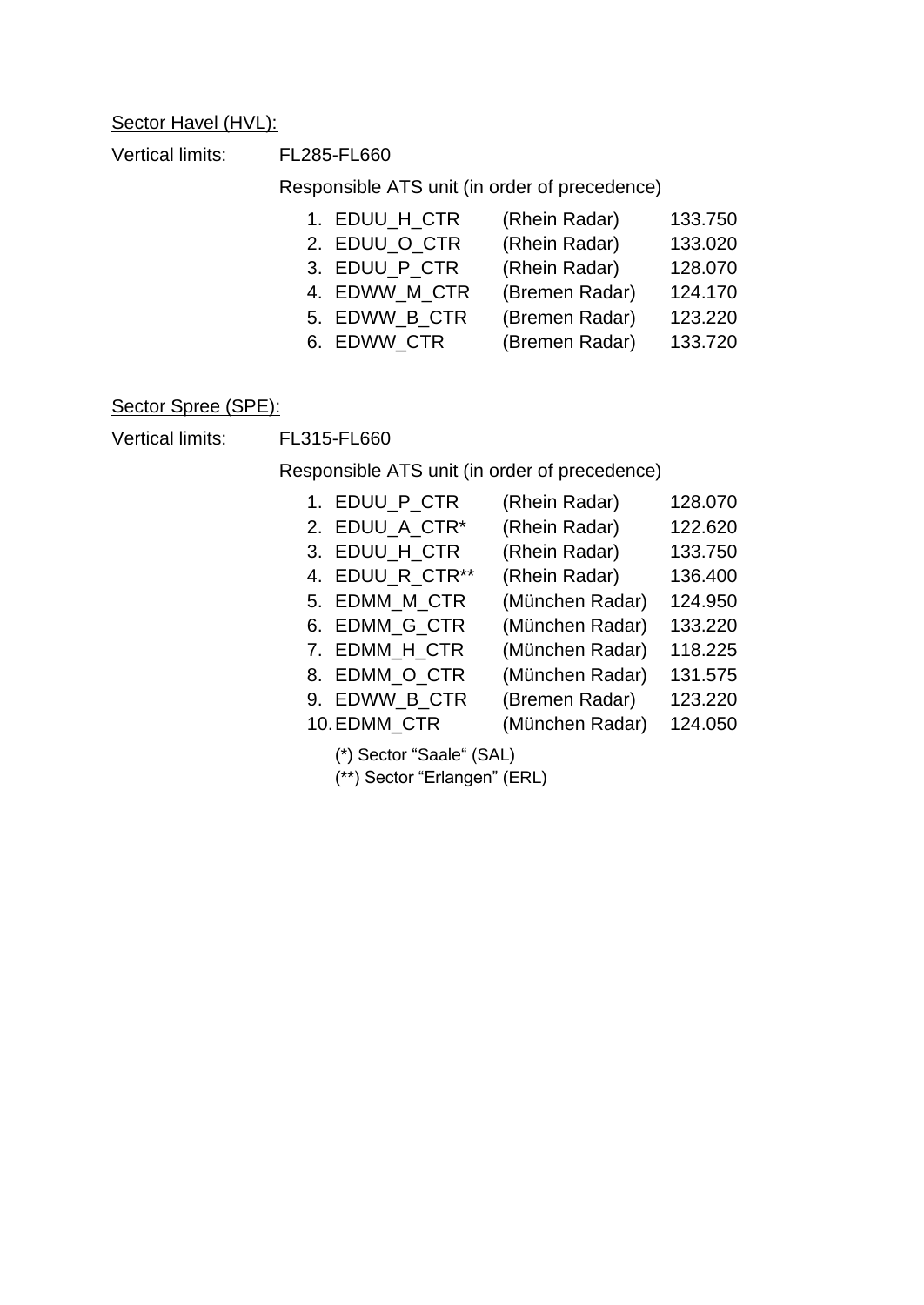#### <span id="page-10-0"></span>2.2.3.Sectors vACC Poland

#### 2.2.3.1 Warszawa FIR (EPWW)

Sector Szczecin Tower (PSCT):

Vertical limits: GND-FL135

Responsible ATS unit (in order of precedence)

- 1. EPSC\_TWR (Szczecin Tower) 121.250
- 2. EPWW\_N\_CTR (Warszawa Radar) 132.700
- 3. EPWW\_CTR (Warszawa Radar) 125.450

#### Sector Poznan Approach North (PONA):

Vertical limits: GND-FL195

Responsible ATS unit (in order of precedence)

- 1. EPPO N APP (Poznan Approach) 128.920
- 2. EPWW W CTR (Warszawa Radar) 133.870
- 3. EPWW\_CTR (Warszawa Radar) 125.450

#### Sector Poznan Approach North (POSA):

Vertical limits: GND-FL195

Responsible ATS unit (in order of precedence)

- 1. EPPO\_S\_APP (Poznan Approach) 123.050
- 2. EPPO N APP (Poznan Approach) 128.920
- 
- 3. EPWW\_W\_CTR (Warszawa Radar) 133.870
- 
- 4. EPWW\_CTR (Warszawa Radar) 125.450

#### Sector Warszawa North (EPWN):

Covering Sector B

Vertical limits: GND-FL335

Above PSCT: FL135-FL335

Responsible ATS unit (in order of precedence)

- 1. EPWW\_N\_CTR (Warszawa Radar) 132.700
- 2. EPWW\_CTR (Warszawa Radar) 125.450

Sector Warszawa West (EPWW):

- Covering Sector D, T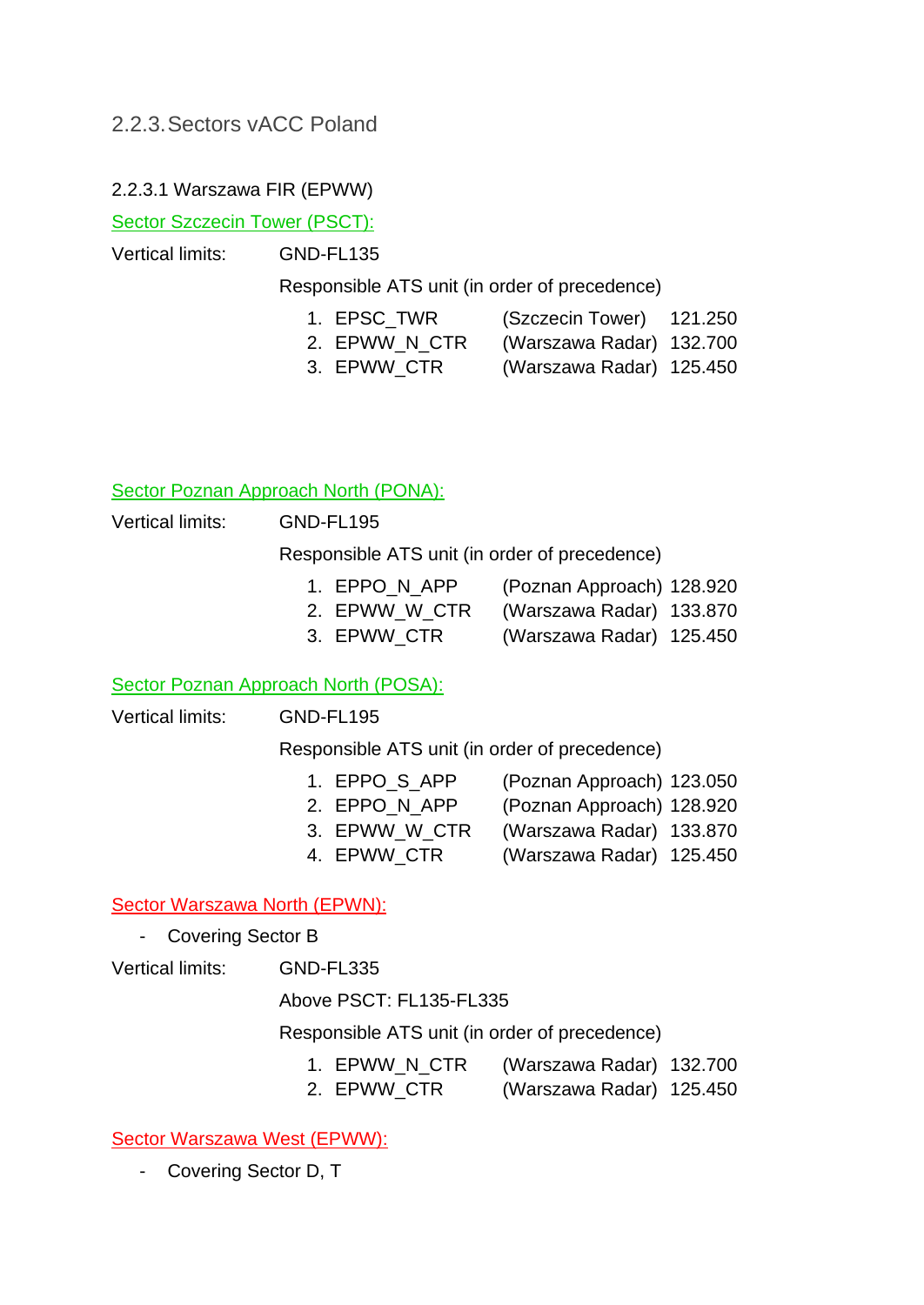#### Vertical limits: GND-FL335

Above PONA/POSA: FL195-FL335

Responsible ATS unit (in order of precedence)

- 1. EPWW\_W\_CTR (Warszawa Radar) 133.870
- 2. EPWW\_CTR (Warszawa Radar) 125.450

#### Sector Warszawa High (EPWU):

- Covering Upper Sectors of B, D, T

Vertical limits: FL335-FL660

Responsible ATS unit (in order of precedence)

| 1. EPWW_U_CTR  | (Warszawa Radar) 130.620                 |  |
|----------------|------------------------------------------|--|
| 2. EPWW_N_CTR* | (Warszawa Radar) 132.700                 |  |
|                | 2. EPWW_W_CTR** (Warszawa Radar) 133.870 |  |
| 3. EPWW CTR    | (Warszawa Radar) 125.450                 |  |
|                |                                          |  |

(\*) Sector "North" (EPWN) will cover Sector B above FL335

(\*\*) Sector "West" (EPWW) will cover Sector D, T above FL335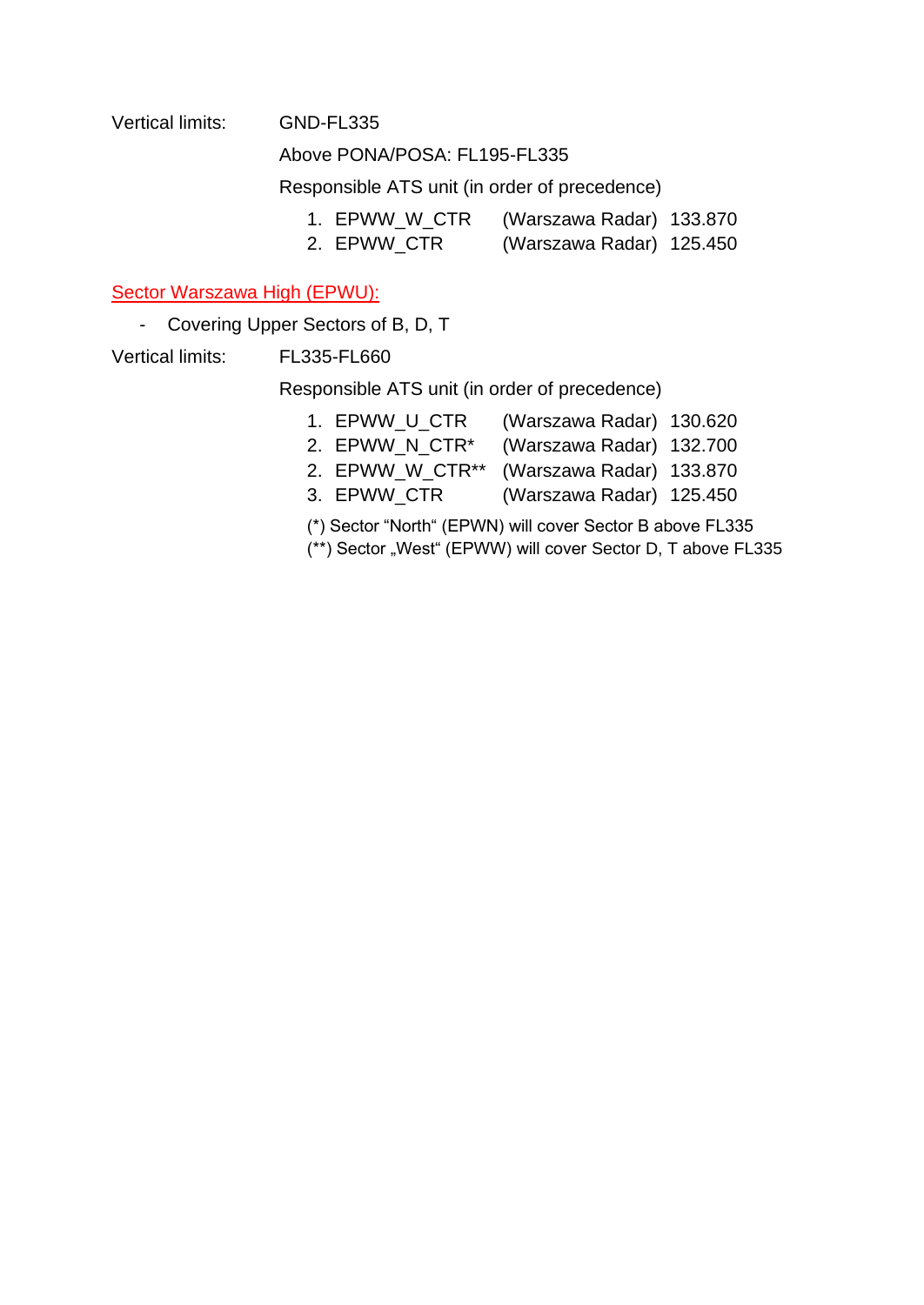### <span id="page-12-0"></span>2.3. Delegated Airspace

#### <span id="page-12-1"></span>2.3.1.Heringsdorf Area

Within the Warszawa FIR, the responsibility for the provision of ATS in accordance with ICAO airspace classification has been delegated from Warszawa FIR to Bremen FIR within the Heringsdorf Area.

Lateral limits: N 53 57 45 E 014 14 00 – N 53 55 20 E 014 27 30 – N 53 53 40 E 014 38 00 – N 53 41 30 E 014 33 40 – N 53 41 05 E 014 16 50 polish/german state border – N 53 57 45 E 014 14 00

| Vertical limits:                 | 1000 AGL - FL95 |
|----------------------------------|-----------------|
| Airspace classification: D (DHX) |                 |
|                                  | RM <sub>7</sub> |

The following applies to this area:

- In the case of landing direction 28 (EDAH) landing aircraft will be cleared for the published ILS approach only
- All arriving and departing (EDAH) aircraft have to stay inside Heringsdorf Area

#### <span id="page-12-2"></span>2.3.1.Heringsdorf CTR

Within the Warzawa FIR, the responsibility for the provision of ATS in accordance with ICAO airspace classification has been delegated from Warszawa FIR to Bremen FIR within the Heringsdorf CTR.

Lateral limits: N 53 55 20 E 014 13 00 - N 53 54 05 E 014 20 25 – N 53 48 20 E 014 17 40 - N 53 48 40 E 014 15 20 – polish/german state border – N 53 55 20 E 014 13 00 Vertical limits: GND – 2500 MSL Airspace classification: D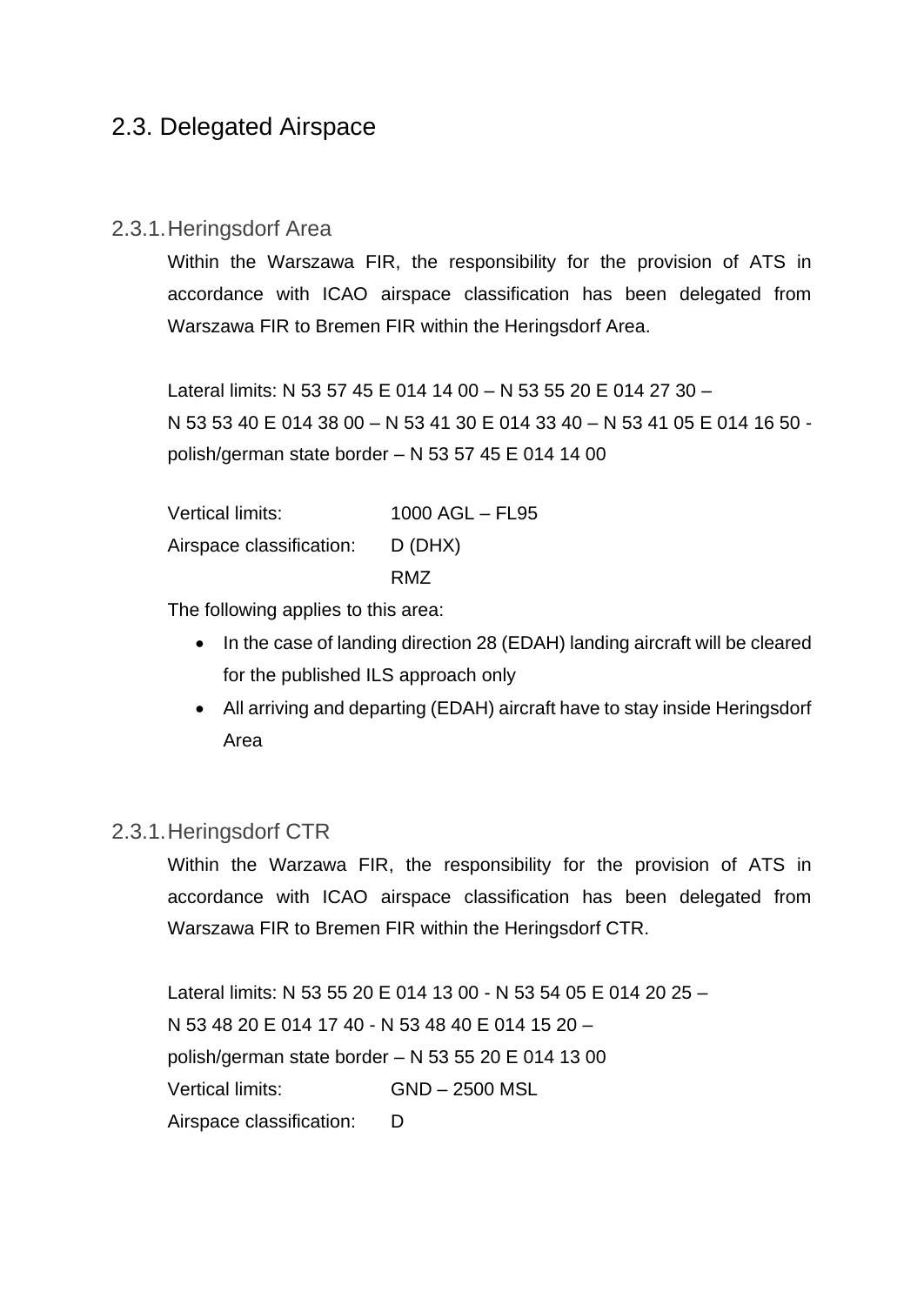#### <span id="page-13-0"></span>2.3.3. Other Common Areas of Interest

#### 2.3.3.1. OKX Area

Delegation of ATS from Warszawa FIR to Praha FIR

Lateral limits: N 50 59 28 E 014 55 39 - N 50 59 10 E 014 58 34 - WARSZAWA FIR boundary - N 50 59 28 E 014 55 39 Vertical limits: FL95 – FL460 Airspace classification: C

#### 2.3.3.2. Rönne South Area

Delegation of ATS from Warszawa FIR to Malmö FIR

Lateral limits: 54 55 00 N 014 21 27 E - Rönne TMA - FIR-border - 54 55 00 N 015 52 00 E - 54 41 06 N 015 43 09 E - 54 23 06 N 015 23 46 E - 54 15 45 N 015 03 21 E - 54 20 00 N 014 16 50 E - 54 55 00 N 014 21 27 E Vertical limits: FL95 – FL460 Airspace classification: C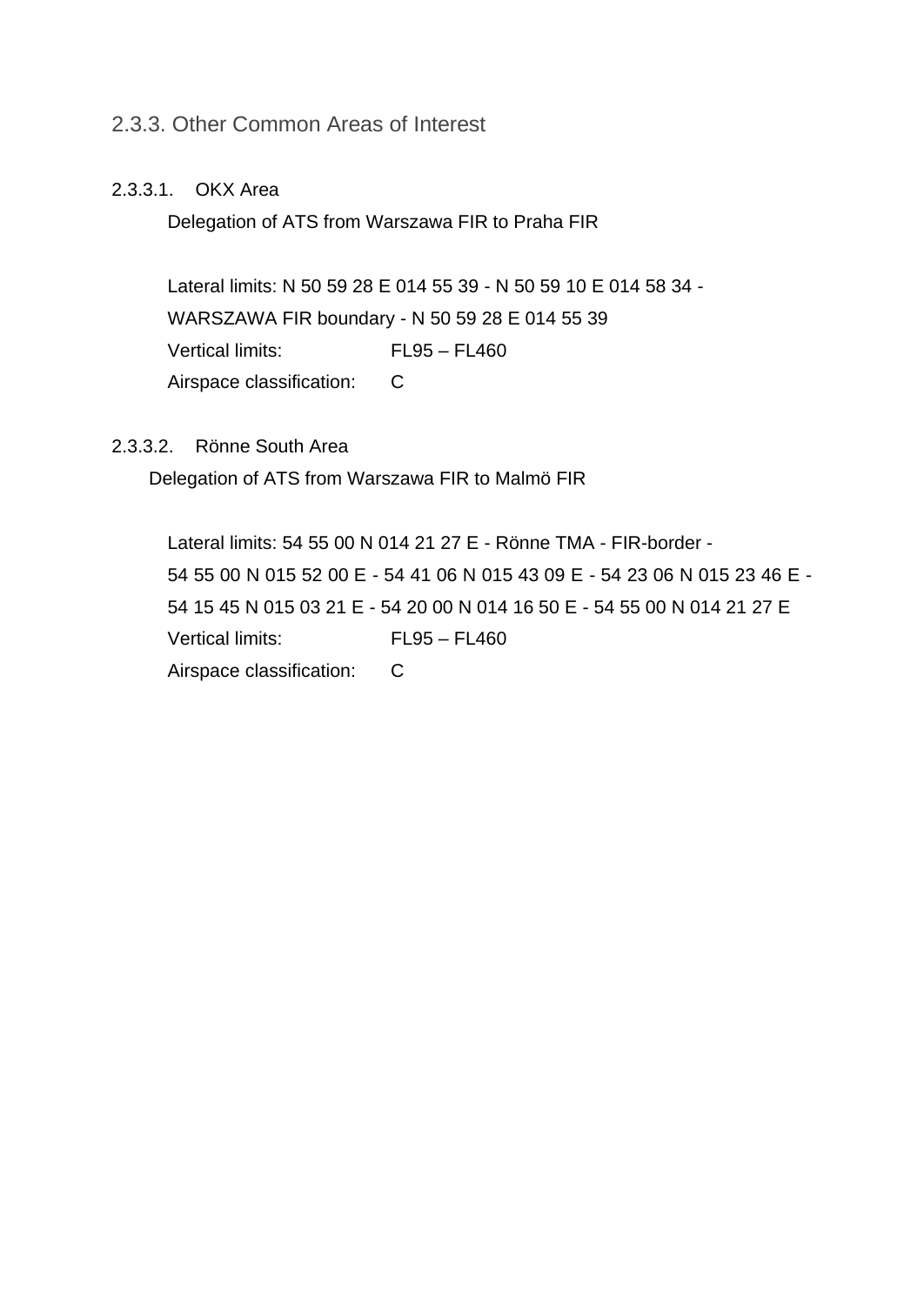# <span id="page-14-0"></span>3. Coordination

### <span id="page-14-1"></span>3.1. Definition

A release is an authorization for the accepting ATS unit to climb, descend and/or turn (by no more than 45°) a specific aircraft before the transfer of control point. The transferring ATS unit remains responsible for separation within its Area of Responsibility unless otherwise agreed.

Traffic may be cleared direct to its coordination point (COP) without prior coordination.

Symbols:

- ←→ means that the aircraft is released for turns after handoff
- ↓ means that the aircraft is released for descending after handoff

# <span id="page-14-2"></span>3.2. ATS Routes and Flight Level Allocation

Flights from ACC Bremen/München/Karlsruhe to ACC Warszawa shall use **odd** flight levels.

Flights from ACC Warszawa to ACC Bremen/München/Karlsruhe shall use **even** flight levels.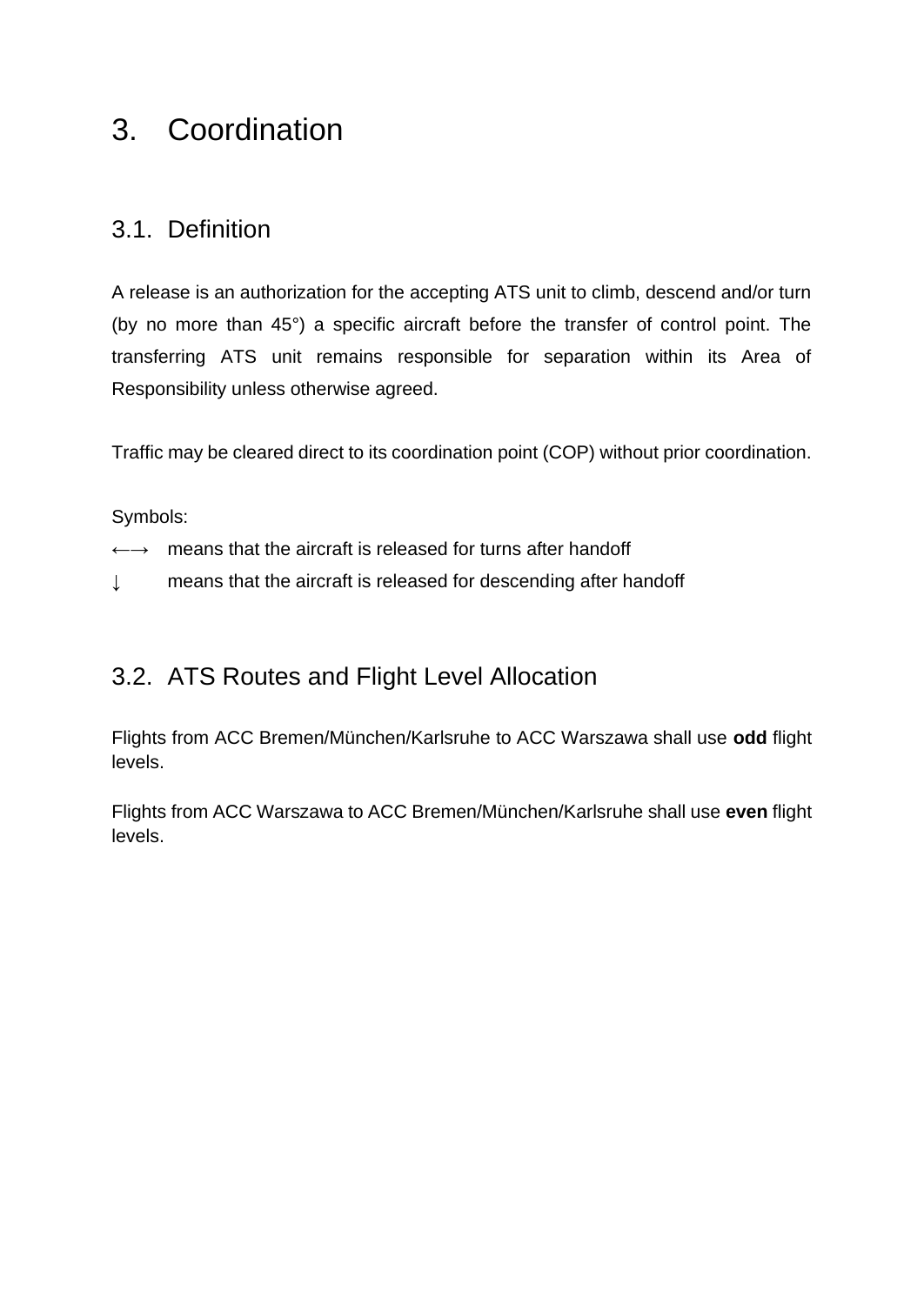# <span id="page-15-0"></span>3.3. ACC Bremen to ACC Warszawa

| <b>DEP</b>                 | <b>DES</b>                             | <b>COPX</b>  | FL.           | <b>SECTOR</b> | <b>RMK</b>                       |
|----------------------------|----------------------------------------|--------------|---------------|---------------|----------------------------------|
|                            | <b>EPSC</b>                            | <b>FARCU</b> | <b>FL130</b>  | <b>PSCT</b>   | $\longleftrightarrow \downarrow$ |
|                            | <b>EPSC</b>                            | <b>BODLA</b> | <b>FL130</b>  | <b>PSCT</b>   | $\longleftrightarrow \downarrow$ |
|                            | EPPO,<br>EPKS,<br>EPPW,<br><b>EPZG</b> | <b>ALUKA</b> | <b>FL250</b>  | <b>EPWN</b>   |                                  |
|                            | EPPO,<br>EPKS,<br>EPPW,<br><b>EPZG</b> | <b>SUBIX</b> | <b>FL250</b>  | <b>EPWW</b>   |                                  |
|                            | EPPO, EPZG                             | <b>ARSAP</b> | <b>FL210</b>  | EPWW          |                                  |
|                            | EPPO,<br>EPKS, EPZG                    | <b>GOVEN</b> | <b>FL170</b>  | <b>EPWW</b>   |                                  |
| ETNL, EDBH,<br><b>EDOP</b> |                                        | <b>BINKA</b> | <b>FL270</b>  | <b>EPWN</b>   |                                  |
| <b>EDBN</b>                |                                        | <b>BINKA</b> | <b>FL150</b>  | <b>EPWN</b>   |                                  |
| <b>EDAH</b>                |                                        | <b>BINKA</b> | <b>FL090</b>  | <b>PSCT</b>   |                                  |
| <b>EDDB</b>                | $\qquad \qquad \blacksquare$           | <b>BODLA</b> | <b>FL270</b>  | <b>EPWN</b>   | <b>RWY 25</b>                    |
| <b>EDDB</b>                |                                        | <b>BODLA</b> | FL230 - FL270 | <b>EPWN</b>   | <b>RWY 07</b>                    |
| <b>EDDB</b>                |                                        | <b>ALUKA</b> | FL230 - FL270 | <b>EPWN</b>   | <b>RWY 25</b>                    |
| <b>EDDB</b>                | $\blacksquare$                         | <b>ALUKA</b> | FL170 - FL210 | <b>EPWN</b>   | <b>RWY 07</b>                    |
| <b>EDAZ</b>                |                                        | <b>ALUKA</b> | FL230 - FL270 | <b>EPWN</b>   |                                  |
| ETNL, EDBH                 |                                        | <b>ALUKA</b> | <b>FL270</b>  | <b>EPWN</b>   |                                  |
| EDDC, EDAB,<br>EDAC, EDBM  |                                        | <b>SUBIX</b> | <b>FL270</b>  | <b>EPWW</b>   |                                  |
| <b>EDDB</b>                | $\qquad \qquad \blacksquare$           | <b>ARSAP</b> | FL230 - FL270 | <b>EPWW</b>   | <b>RWY 25</b>                    |
| <b>EDDB</b>                | $\overline{\phantom{0}}$               | <b>ARSAP</b> | FL170 - FL230 | EPWW          | <b>RWY 07</b>                    |
| <b>EDAZ</b>                |                                        | <b>ARSAP</b> | FL230 - FL270 | <b>EPWW</b>   |                                  |
| <b>EDDB</b>                |                                        | <b>GOVEN</b> | FL230 - FL270 | <b>EPWW</b>   | <b>RWY 25</b>                    |
| <b>EDDB</b>                |                                        | <b>GOVEN</b> | FL170 - FL230 | EPWW          | <b>RWY 07</b>                    |
| EDDC, EDDP                 |                                        | <b>GOVEN</b> | FL230 - FL270 | <b>EPWW</b>   |                                  |

EPSC arrivals:

- Handoff from Bremen Radar to Szczecin Tower shall take place at least 15 nm before sector boundary
- Szczecin Tower is responsible for clearance of STAR
- Szczecin has procedural control only

EDDB, EDDC, EDDP departures:

- EDDB departures will climb depending on runway in use
- Bremen Radar will always clear the highest available flight level, lower flight levels will be used to separate aircraft from different runways or departure airports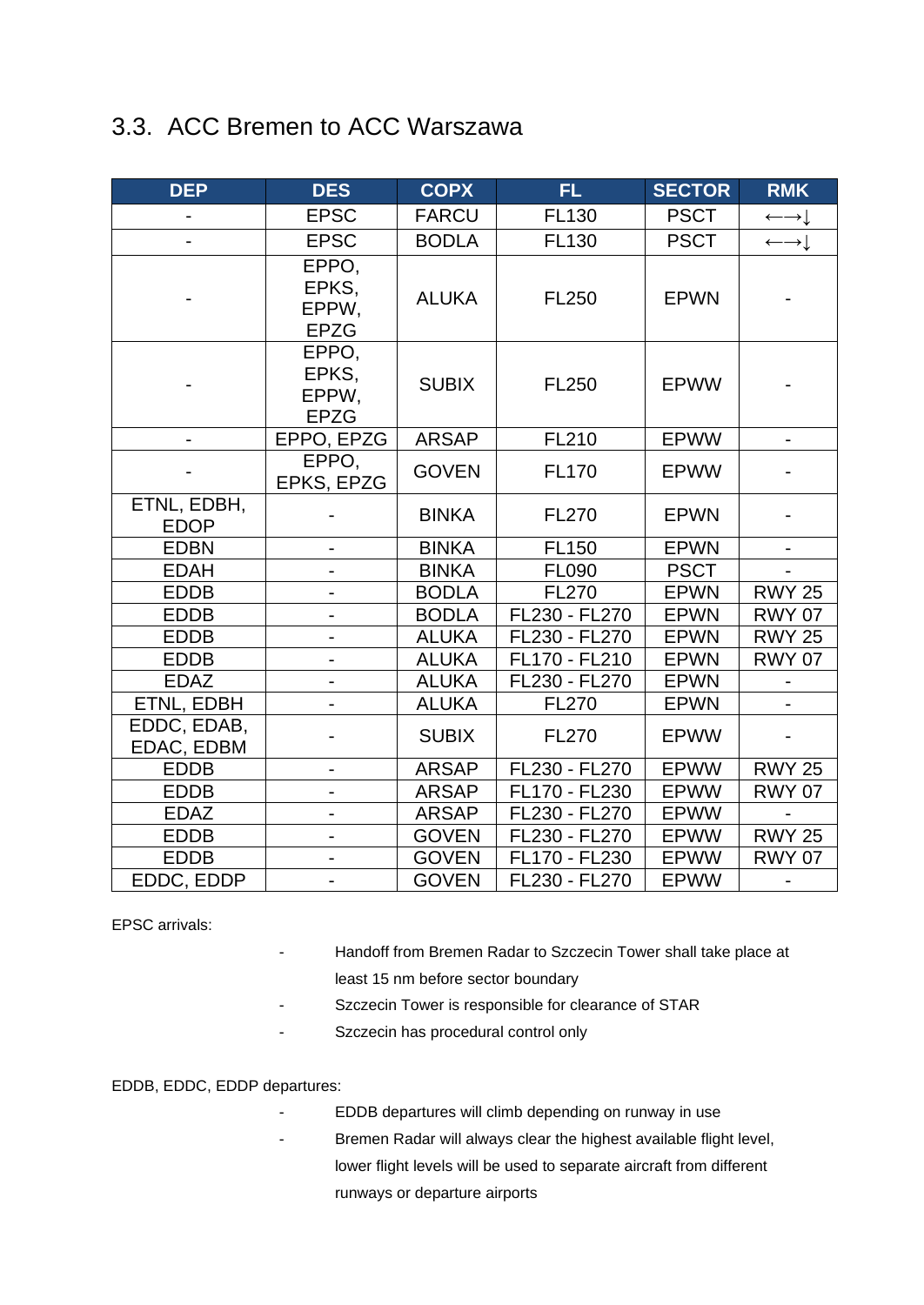# <span id="page-16-0"></span>3.4. ACC Warszawa to ACC Bremen

| <b>DEP</b>               | <b>DES</b>                                              | <b>COPX</b>  | <b>FL</b>    | <b>SECTOR</b> | <b>RMK</b>                                        |
|--------------------------|---------------------------------------------------------|--------------|--------------|---------------|---------------------------------------------------|
|                          | ETNL, EDBH,<br><b>EDOP</b>                              | <b>BINKA</b> | <b>FL280</b> | <b>MRZ</b>    |                                                   |
|                          | <b>EDBN</b>                                             | <b>BINKA</b> | <b>FL160</b> | <b>MRZ</b>    | $\longleftrightarrow$                             |
|                          | <b>EDAH</b>                                             | <b>BINKA</b> | <b>FL100</b> | <b>MRZ</b>    | $\leftarrow$                                      |
|                          | <b>EDDB</b>                                             | <b>BODLA</b> | <b>FL180</b> | <b>MAR</b>    | <b>RWY 25</b><br>$\longleftrightarrow$            |
|                          | <b>EDDB</b>                                             | <b>BODLA</b> | <b>FL220</b> | <b>MAR</b>    | <b>RWY 07</b><br>$\longleftrightarrow$            |
|                          | ETNL, EDOP,<br><b>EDAZ</b>                              | <b>BODLA</b> | <b>FL280</b> | <b>MAR</b>    |                                                   |
|                          | ETNL, EDOP                                              | <b>ALUKA</b> | <b>FL280</b> | <b>MAR</b>    |                                                   |
|                          | <b>EDDB</b>                                             | <b>GILAS</b> | <b>FL140</b> | <b>MAR</b>    | <b>RWY 25</b><br>$\longleftrightarrow \downarrow$ |
|                          | <b>EDDB</b>                                             | <b>GILAS</b> | <b>FL180</b> | <b>MAR</b>    | <b>RWY 07</b><br>$\longleftrightarrow \downarrow$ |
|                          | EDDP, EDDC,<br>ETNL, EDOP,<br>EDAB, EDAC,<br>EDVE, EDBM | <b>ARSAP</b> | <b>FL280</b> | <b>FLG</b>    | to avoid<br>MEI                                   |
|                          | EDDP, EDDE                                              | <b>GOVEN</b> | <b>FL280</b> | <b>FLG</b>    | to avoid<br>MEI                                   |
|                          | EDDC, EDAB,<br><b>EDAC</b>                              | <b>GOVEN</b> | <b>FL220</b> | <b>FLG</b>    |                                                   |
|                          | <b>EDDB</b>                                             | <b>GOVEN</b> | <b>FL140</b> | <b>FLG</b>    | <b>RWY 25</b><br>$\longleftrightarrow \downarrow$ |
|                          | <b>EDDB</b>                                             | <b>GOVEN</b> | <b>FL180</b> | <b>FLG</b>    | <b>RWY 07</b><br>$\longleftrightarrow$            |
| $\overline{\phantom{a}}$ | <b>EDAZ</b>                                             | <b>GOVEN</b> | <b>FL120</b> | <b>DBAS</b>   | $\longleftrightarrow$ $\vdash$                    |
| EPPO, EPZG               | <b>EDDB</b>                                             | <b>GOVEN</b> | <b>FL120</b> | <b>DBAS</b>   | <b>RWY 25</b><br>$\longleftrightarrow$            |
| EPPO, EPZG               | <b>EDDB</b>                                             | <b>GOVEN</b> | <b>FL160</b> | <b>FLG</b>    | <b>RWY 07</b><br>$\longleftrightarrow$            |
| EPPO, EPZG               |                                                         | <b>ARSAP</b> | <b>FL240</b> | <b>FLG</b>    | or below                                          |
| <b>EPSC</b>              |                                                         | <b>BINKA</b> | <b>FL120</b> | <b>MAR</b>    |                                                   |
| <b>EPSC</b>              |                                                         | <b>PESEL</b> | <b>FL120</b> | <b>MAR</b>    |                                                   |

EDDB arrivals:

- Handoff from Warszawa Radar to Bremen Radar shall take place at least 20 nm before sector boundary
- Bremen Radar is responsible for clearance of Transition
- Warszawa Radar shall ask Bremen Radar which runway is active in EDDB
- Bremen Radar shall inform Warszawa Radar in case of a runway change in EDDB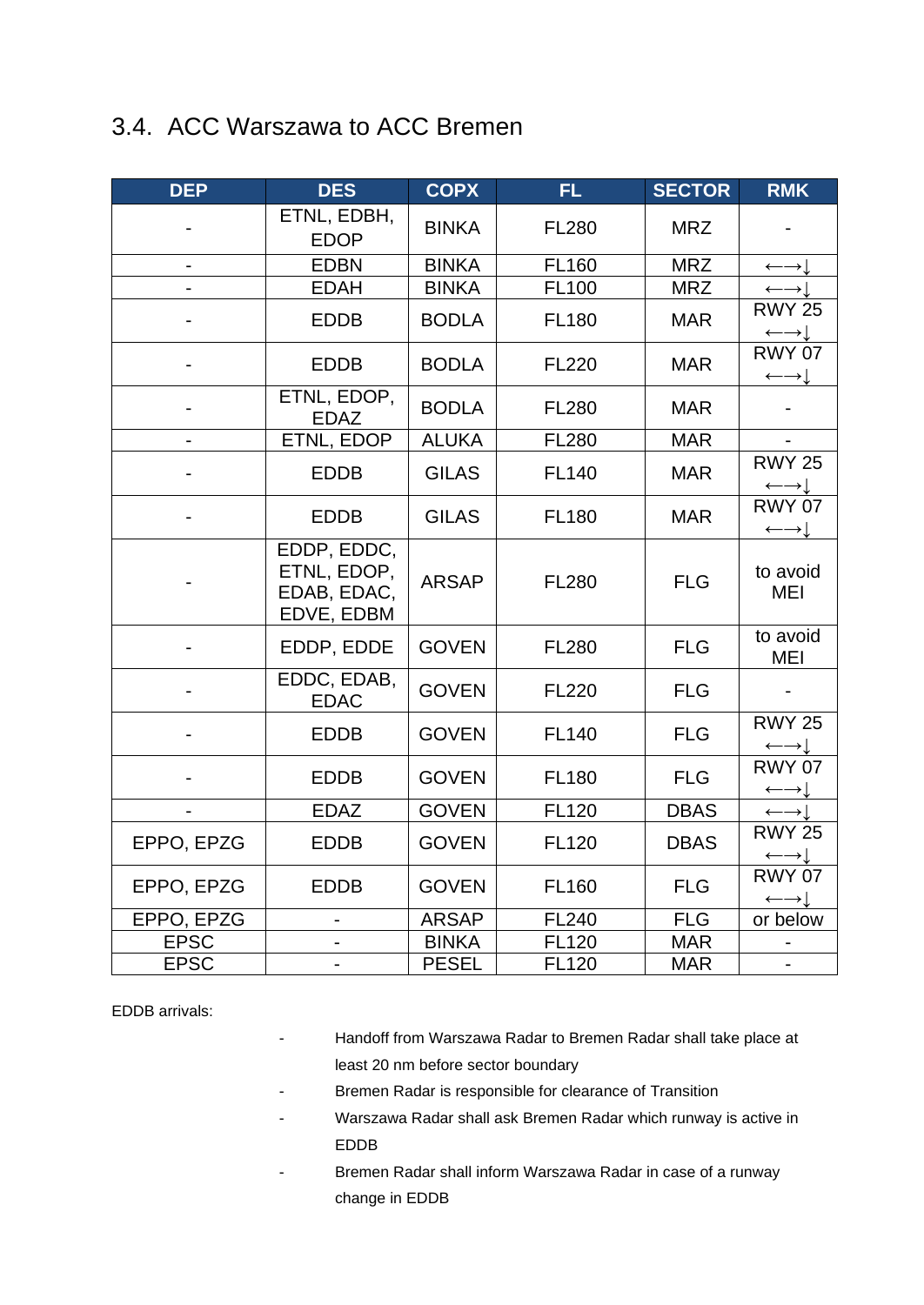# <span id="page-17-0"></span>3.5. ACC München to ACC Warszawa

| <b>DEP</b>               | <b>DES</b>  | <b>COPX</b>  | 'EL          | SECTOR      | <b>RMK</b>               |
|--------------------------|-------------|--------------|--------------|-------------|--------------------------|
| -                        | <b>EPWR</b> | LASIS        | <b>FL290</b> | <b>EPWW</b> | $\blacksquare$           |
| $\overline{\phantom{a}}$ | <b>EPPO</b> | <b>POZUM</b> | <b>FL290</b> | <b>EPWW</b> | $\overline{\phantom{0}}$ |
| <b>EDDP</b>              |             | LASIS        | FL310        | <b>EPWW</b> | $\blacksquare$           |

## <span id="page-17-1"></span>3.6. ACC Warszawa to ACC München

| <b>DEP</b>     | <b>DES</b>                | <b>COPX</b>  | FL           | <b>SECTOR</b> | <b>RMK</b> |
|----------------|---------------------------|--------------|--------------|---------------|------------|
| ۰              | EDDE, EDBM,<br>EDVE, EDAC | <b>KORUP</b> | FL240        | MEI           |            |
| $\blacksquare$ | <b>EDDP</b>               | <b>KORUP</b> | <b>FL220</b> | MEI           |            |
| $\blacksquare$ | EDDC, EDAB                | <b>KORUP</b> | <b>FL160</b> | <b>SASL</b>   |            |
| <b>EPWR</b>    |                           | <b>NAROX</b> | <b>FL280</b> | MEI           |            |

Flights from EPWW to EDMM via KORUP and GOVEN are released for turn 15 nm prior border.

# <span id="page-17-2"></span>3.7. Tactical Directs in Upper Airspace\*

The following tactical directs may be used without prior coordination provided those waypoints are on FPL route and traffic remains clear of adjacent sectors/centers and active military airspace\*\*:

| <b>From</b> | <b>To</b>   | <b>Direct</b>            |
|-------------|-------------|--------------------------|
| <b>EDUU</b> | <b>EPWW</b> | <b>MAPIK</b>             |
|             |             | <b>KUNER</b>             |
|             |             | <b>OSKUD</b>             |
|             |             | <b>KOSEX</b>             |
|             |             | <b>BIMPA (Dest EPWA)</b> |
|             |             | <b>DOSIX (Dest EPMO)</b> |
| <b>EPWW</b> | <b>EDUU</b> | <b>TAGOB</b>             |
|             |             | <b>NEBUN</b>             |
|             |             | <b>GARLU</b>             |
|             |             | <b>HLZ</b>               |
|             |             | <b>POVEL</b>             |
|             |             | <b>LARET</b>             |
|             |             | <b>GOBAX</b>             |
|             |             | <b>NIMAB</b>             |
|             |             | <b>MAREM</b>             |

\* Due to airspace, directs shall only be given without prior coordination above FL285/FL315, even though sectors might be band boxed (EDWW FIR: +FL285; EDMM FIR: +FL315).

\*\* The receiving Sector is responsible to inform adjacent sectors about active military airspace.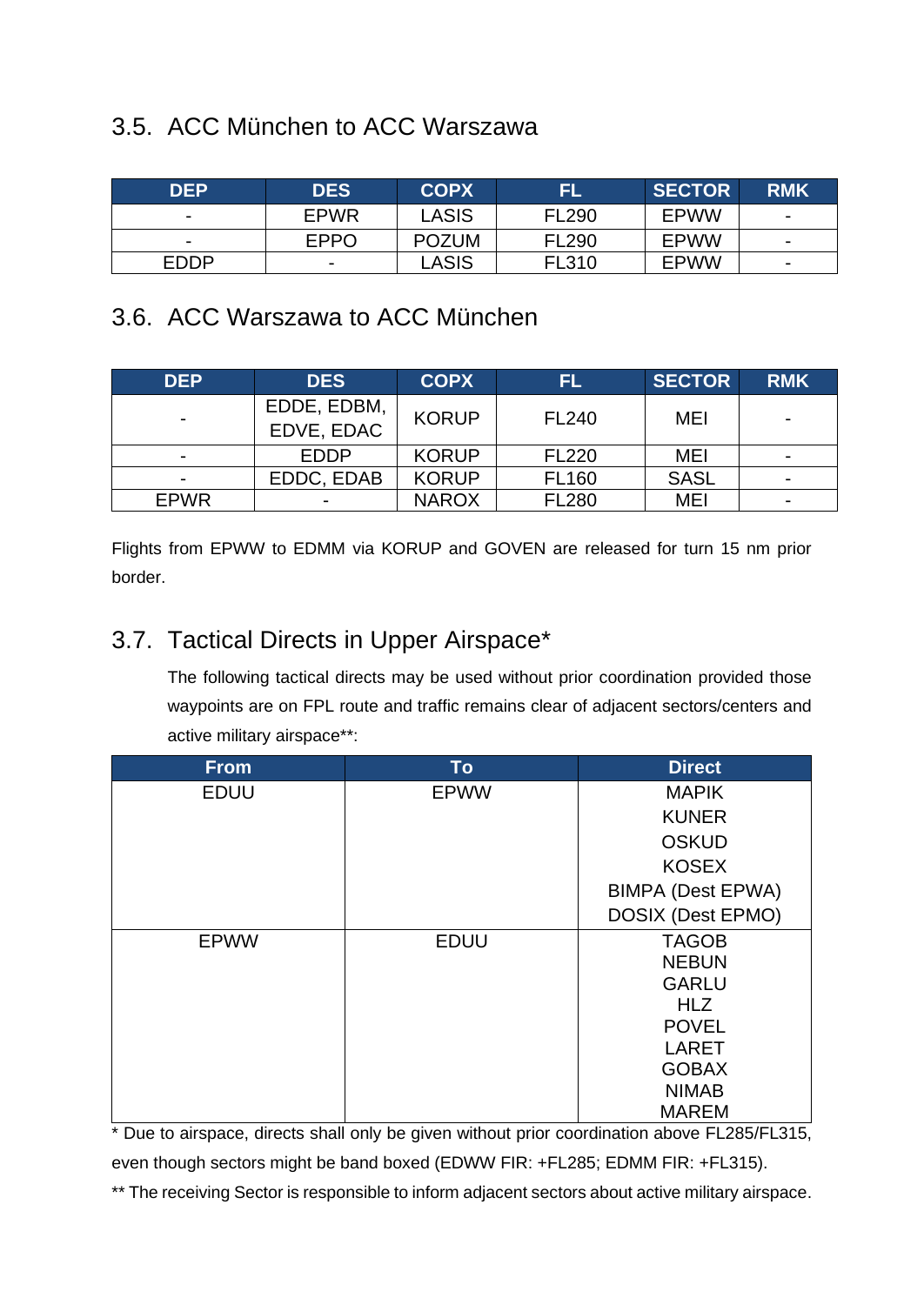### <span id="page-18-0"></span>3.8. VFR flights from Germany to Poland

For controlled VFR flights and VFR at night flights above 2500 feet GND coordination, transfer of control and transfer of communication shall take place as for IFR flights. Uncontrolled VFR flights shall be transferred to the appropriate sector if in radio contact.

If online, handoff VFR flights as follows: Area around Poznan TMA: EPPO\_I\_APP (Poznan Information) - 126.300

Area around Szczecin TMA and further north: EPGD\_I\_APP (Gdansk Information) - 127.150

If Poznan Information and/or Gdansk Information is offline: EPWW\_V\_CTR (Warszawa Information) - 134.170

### <span id="page-18-1"></span>3.9. VFR flights from Poland to Germany

For controlled VFR flights and VFR at night flights above 2500 feet GND coordination, transfer of control and transfer of communication shall take place as for IFR flights. Uncontrolled VFR flights shall be transferred to the appropriate sector if in radio contact.

If online, handoff VFR flights as follows: Inside EDWW FIR: EDWW I CTR (Langen Information) - 119.820

Inside EDMM FIR: EDMM\_I\_CTR (Langen Information) - 120.650